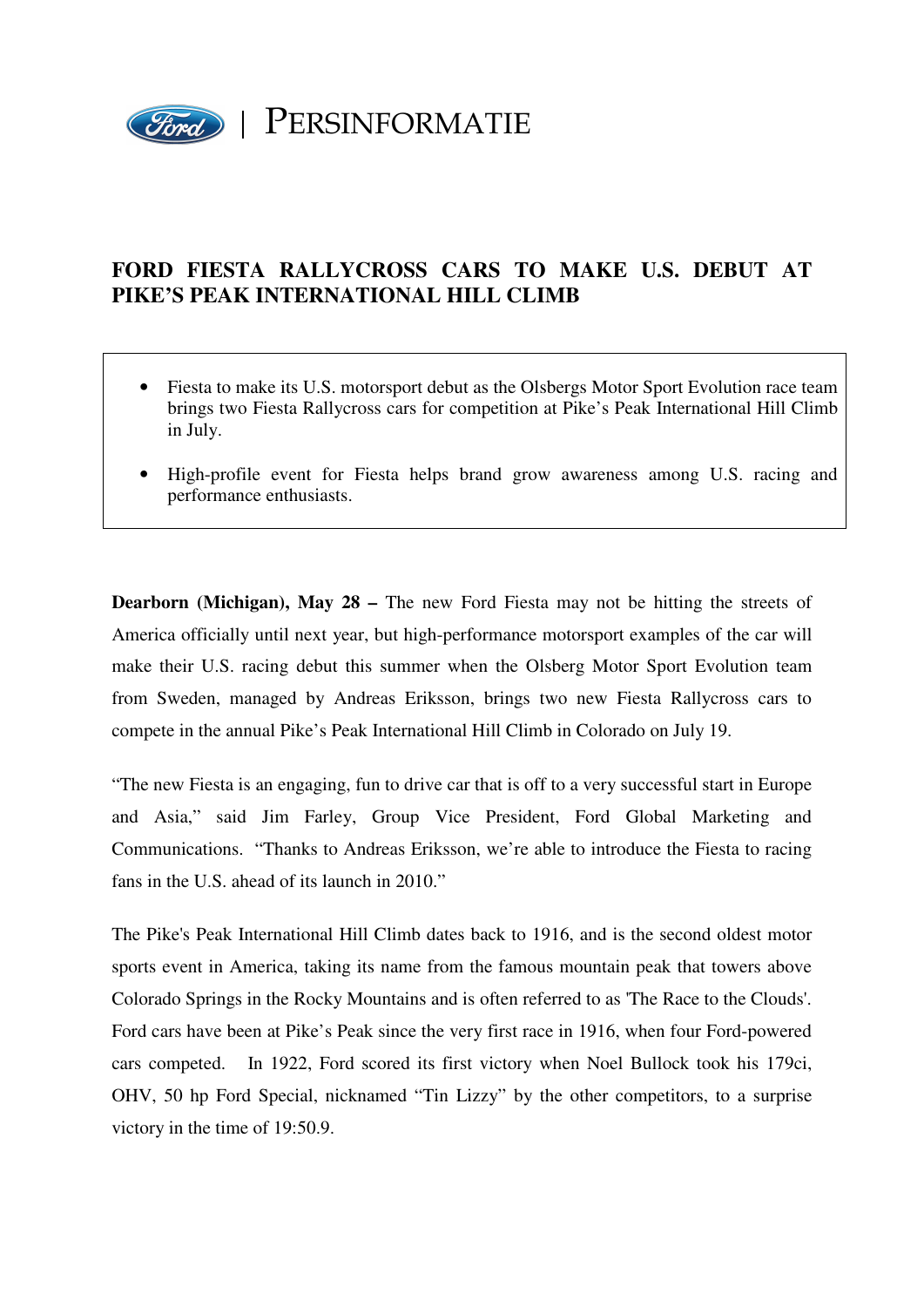The two Fiestas will be driven by Eriksson and rally legend Marcus Grönholm in the 'Unlimited Class' at Pike's Peak, in an attempt to be the first team to break the 10-minute mark over the 12.4-mile, 156-turn pavement and gravel course.

Andreas Eriksson, 35, is a four-time Swedish rally champion, with multiple Rallycross victories, and Marcus Grönholm, 41, is one of World Rallying's greatest drivers, with two world championships and 30 WRC victories on his resume.

"We're pleased to have a top independent team like Olsbergs MSE coming to the U.S. with their Fiesta Rallycross cars to take on the challenge of Pike's Peak," said Brian Wolfe, director, Ford North America Motorsports. "This will be a great chance for enthusiasts here to see in this unique setting what a lot of the rest of the world is already talking about – that the Fiesta is a great road car and a great race car."

Ford Motor Company's director of Global Motorsport Business Development, Jost Capito, said: "The Pike's Peak event is another step forward for the new Ford Fiesta as a core vehicle in Ford's future global motorsport aspirations. We're looking forward to seeing Andreas and Marcus in action on this unique event."

After finishing second in the Swedish championship last year, Olsberg's MSE team debuted its new Fiesta Rallycross car for this season's Swedish and European Rallycross championships, and it scored its first victory in just its second European championship event in Portugal this past month.

The Olsbergs MSE Fiesta Rallycross car is based on both the Fiesta hatchback model road cars. The all-wheel-drive Fiestas are powered by a 2.0-liter Duratec Ford engine capable of more than 800 horsepower.

The Fiesta Rallycross car's suspension system is the result of collaboration between Olsbergs Motor Sport Evolution, Öhlins and Ford of Europe's Team RS engineers, who are responsible for Ford's FIA World Rally Championship program.